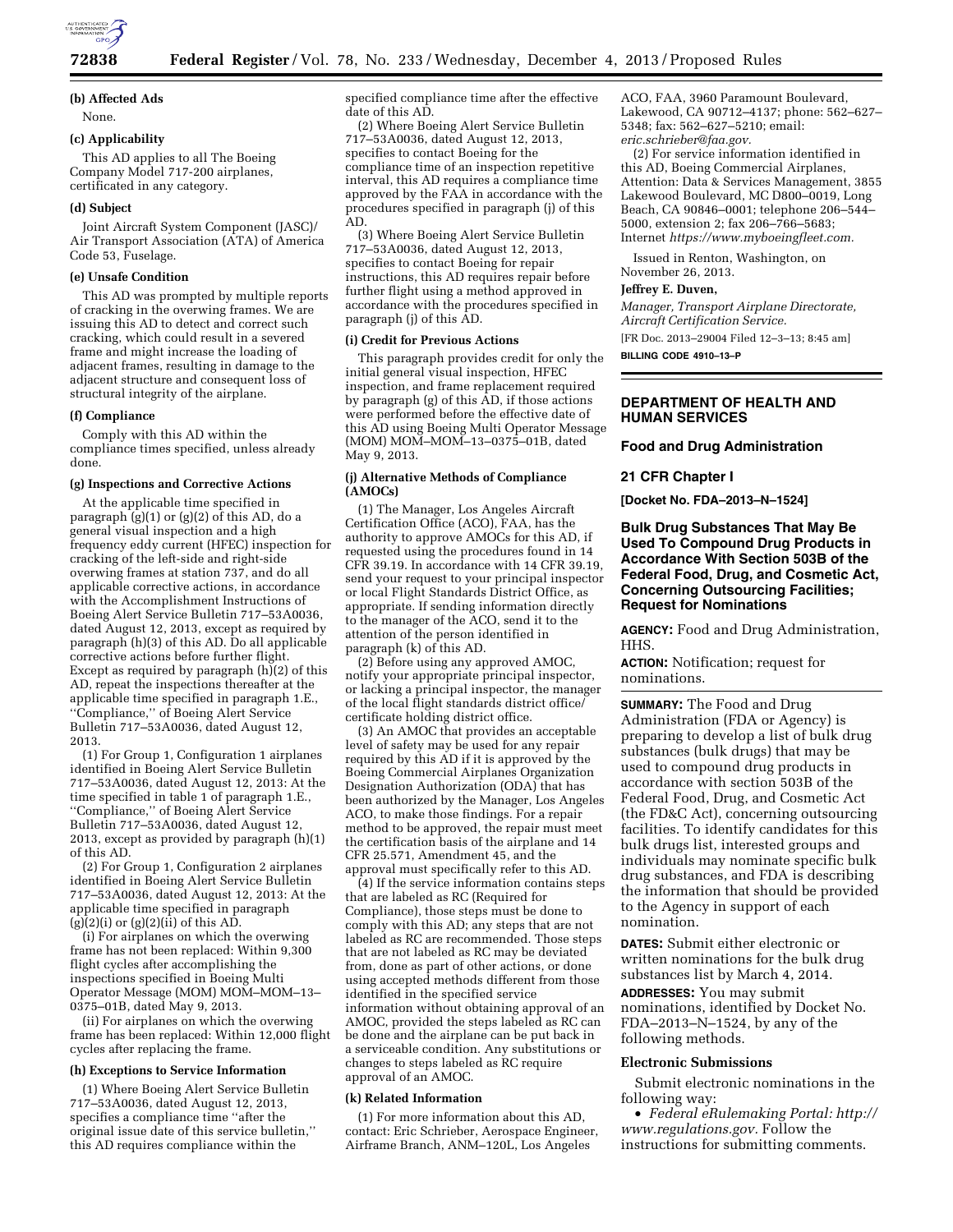# **Written Submissions**

Submit written nominations in the following ways:

• *Mail/Hand delivery/Courier (for paper submissions):* Division of Dockets Management (HFA–305), Food and Drug Administration, 5630 Fishers Lane, Rm. 1061, Rockville, MD 20852.

*Instructions:* All submissions received must include the Agency name and Docket No. FDA–2013–N–1524 for this request for nominations. All nominations received may be posted without change to *[http://](http://www.regulations.gov) [www.regulations.gov,](http://www.regulations.gov)* including any personal information provided. For additional information on submitting nominations, see the ''Request for Nominations'' heading of the **SUPPLEMENTARY INFORMATION** section of this document.

*Docket:* For access to the docket to read background documents or nominations received, go to *[http://](http://www.regulations.gov) [www.regulations.gov](http://www.regulations.gov)* and insert the docket number, found in brackets in the heading of this document, into the ''Search'' box and follow the prompts and/or go to the Division of Dockets Management, 5630 Fishers Lane, Rm. 1061, Rockville, MD 20852.

**FOR FURTHER INFORMATION CONTACT:** 

Marissa Chaet Brykman, Center for Drug Evaluation and Research, Food and Drug Administration, 10903 New Hampshire Ave., Bldg. 51, Suite 5100, Silver Spring, MD 20993–0002, 301– 796–3110.

### **SUPPLEMENTARY INFORMATION:**

## **I. Background**

The Drug Quality and Security Act (DQSA) adds a new section 503B to the FD&C Act (21 U.S.C. 353b) that creates a new category of ''outsourcing facilities.'' 1 Outsourcing facilities, as defined in section 503B of the FD&C Act, are facilities that meet certain conditions described in section 503B, including registering with FDA as an outsourcing facility. If these conditions are satisfied, a drug compounded by or under the direct supervision of a licensed pharmacist in an outsourcing facility is exempt from two sections of the FD&C Act: (1) Section 502(f)(1) (21 U.S.C. 352(f)(1)) (concerning the labeling of drugs with adequate directions for use) and (2) section 505 (21 U.S.C. 355) (concerning the approval of human drug products under new drug applications (NDAs) or abbreviated new drug applications (ANDAs)); but

not section 501(a)(2)(B) (21 U.S.C. 351(a)(2)(B)) (concerning current good manufacturing practice for drugs).

One of the conditions in section 503B of the FD&C Act that must be satisfied to qualify for the exemptions is that an outsourcing facility does not compound using a bulk drug substance unless: (1) The bulk drug substance appears on a list established by the Secretary identifying bulk drug substances for which there is a clinical need, or the drug compounded from such bulk drug substance appears on the drug shortage list in effect under section 506E of the FD&C Act (21 U.S.C. 356e) at the time of compounding, distribution, and dispensing; (2) ''if an applicable monograph exists under the United States Pharmacopeia, the National Formulary, or another compendium or pharmacopeia recognized by the Secretary for purposes of this paragraph, the bulk drug [substance complies] with the monograph;'' (3) the bulk drug substance is manufactured by an establishment that is registered under section 510 of the FD&C Act (21 U.S.C. 360); and (4) the bulk drug substance is accompanied by a valid certificate of analysis (see section 503B(a)(2) of the FD&C Act).

Section 503B of the FD&C Act refers to the definition of ''bulk drug substance'' in FDA regulations at 21 CFR 207.3(a)(4): ''any substance that is represented for use in a drug and that, when used in the manufacturing, processing, or packaging of a drug, becomes an active ingredient or a finished dosage form of the drug, but the term does not include intermediates used in the synthesis of such substances'' (see section 503B(a)(2)).

### **II. Request for Nominations**

To identify candidates for this list, FDA is seeking public input in the form of specific bulk drug nominations. All interested groups and individuals may nominate specific bulk drug substances for inclusion on the list.

Nominations should include the following information about the bulk drug substance being nominated and the product(s) that will be compounded using such substance, and any other relevant information available. If the information requested is unknown or unavailable, that fact should be noted accordingly.

*Bulk Drug Substance* 

- Ingredient name;
- Chemical name;
- Common name(s);

• Chemical grade or description of the strength, quality, and purity of the ingredient;

• Information about how the ingredient is supplied (e.g., powder, liquid);

• Information about recognition of the substance in foreign pharmacopeias and the status of its registration(s) in other countries, including whether information has been submitted to USP for consideration of monograph development;

• A bibliography of available safety and efficacy data,<sup>2</sup> including any relevant peer-reviewed medical literature; and

• An explanation of why there is a clinical need to compound from the bulk drug substance.

#### *Compounded Product*

• Information about the dosage form(s) into which the drug substance will be compounded (including formulations);

• Information about the strength(s) of the compounded product(s);

• Information about the anticipated route(s) of administration of the compounded product(s);

• Information about the past and proposed use(s) of the compounded product(s), including the rationale for its use or why the compounded product(s), as opposed to an FDAapproved product, is necessary; and

• Available stability data for the compounded product(s).

FDA cannot guarantee that all drugs nominated during the nomination period will be considered for inclusion on the next published bulk drugs list. Nominations received during the nomination period that are supported by the most complete and relevant information will likely be evaluated first. Nominations that are not evaluated during this first phase will receive consideration for list amendments, because the development of this list will be an ongoing process. Individuals and organizations also will be able to petition FDA to make additional list amendments after the list is published.

Interested persons may submit either electronic nominations to *[http://](http://www.regulations.gov) [www.regulations.gov](http://www.regulations.gov)* or written nominations to the Division of Dockets Management (see **ADDRESSES**). It is only necessary to send one set of nominations. Identify nominations with the docket number found in brackets in the heading of this document. Received nominations may be seen in the Division of Dockets Management between 9 a.m. and 4 p.m., Monday

<sup>1</sup>The DQSA also removes from section 503A of the FD&C Act the provisions that had been held unconstitutional by the U.S. Supreme Court in 2002. See *Thompson* v. *Western States Med. Ctr.,*  535 U.S. 357 (2002).

<sup>2</sup>FDA recognizes that the available safety and efficacy data supporting consideration of a bulk drug substance for inclusion on the list may not be of the same type, amount, or quality as is required to support an NDA.